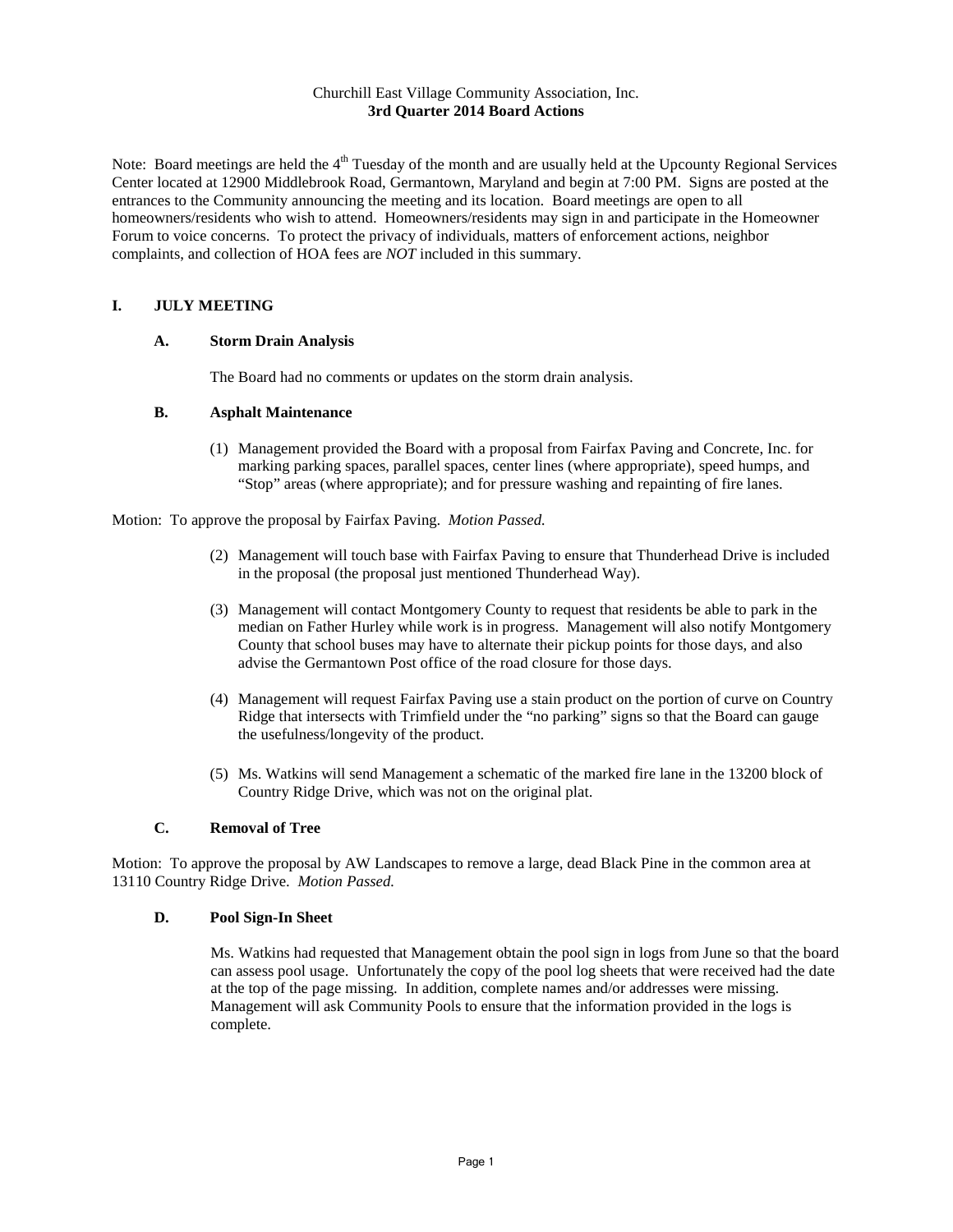# **II. AUGUST MEETING**

# **A. Pool Coping Stones and Water Line Replacement**

Management received proposals from Continental Pools and Millennium Pools for replacement of the coping stones and waterline tiles.

Motion: To approve the proposal from Continental Pools for replacement of the stones and tiles. *Motion Passed.*

# **B. Pool Water Treatment**

Management presented a proposal from Continental Pools for \$285 for treating the water to reduce phosphate levels and prevent growth of algae. Since the proposal was presented to Management July 29 and since the pool season is nearing its end, no action was deemed necessary.

# **C. FY2015 Operating Budget**

Management provided the Board with the draft operating budget for 2015. The budget includes increases in Management Fees, Pool Management, and Lawn Maintenance. These increases reflect a \$1.99% increase in the HOA fees. The Board reviewed possible areas for reduction of expenses. In particular, the Board asked Management to look in to whether a cost savings could be achieved by turning off the pool phone during non-season. The Board also asked Ms. Ryan to review the pool logs to see if a cost savings could be achieved by closing the pool an additional day during the week.

Motion: To approve the 2015 Operating Budget with a \$2.00 increase in HOA fees. *Motion Passed.*

# **D. FY2014 and FY2015 Operating Budget**

Motion: To approve the proposal by Goldklang Group to audit the Association's financial statements for 2014 and 2015. *Motion Passed.* 

# **E. Commercial Vehicles**

Management presented information from John McCabe, PA, in which Mr. McCabe recommended the Board revise the Association's ruling documents regarding commercial vehicles. Because of the costs involved in modifying the rules and because a significant issue over parking of commercial vehicles has not arisen in the 30+ years of the community, the Board opted not to pursue changing the rules at this time.

# **F. Request for "No Parking" Sign**

Owners at 13260 block of Club Hill Drive requested that a "no parking" sign be erected at the back of the cul de sac as individuals are parking in the turn-around space at the end and blocking ingress and egress and their parking spaces.

Motion: To approve purchase and installation of a "no parking" sign at the back of the cul de sac. *Motion Passed.*

# III. SEPTEMBER MEETING

# **A. Bath House Repairs**

When the Bath House was painted, the contractor noted that the interior had a mold issue in the below-grade area front part of the men's shower room. Management contacted Building Envelope Consulting (BEC) to provide advice on how to proceed. BEC has been asked to provide a bid solicitation and construction cost proposal to address the issue.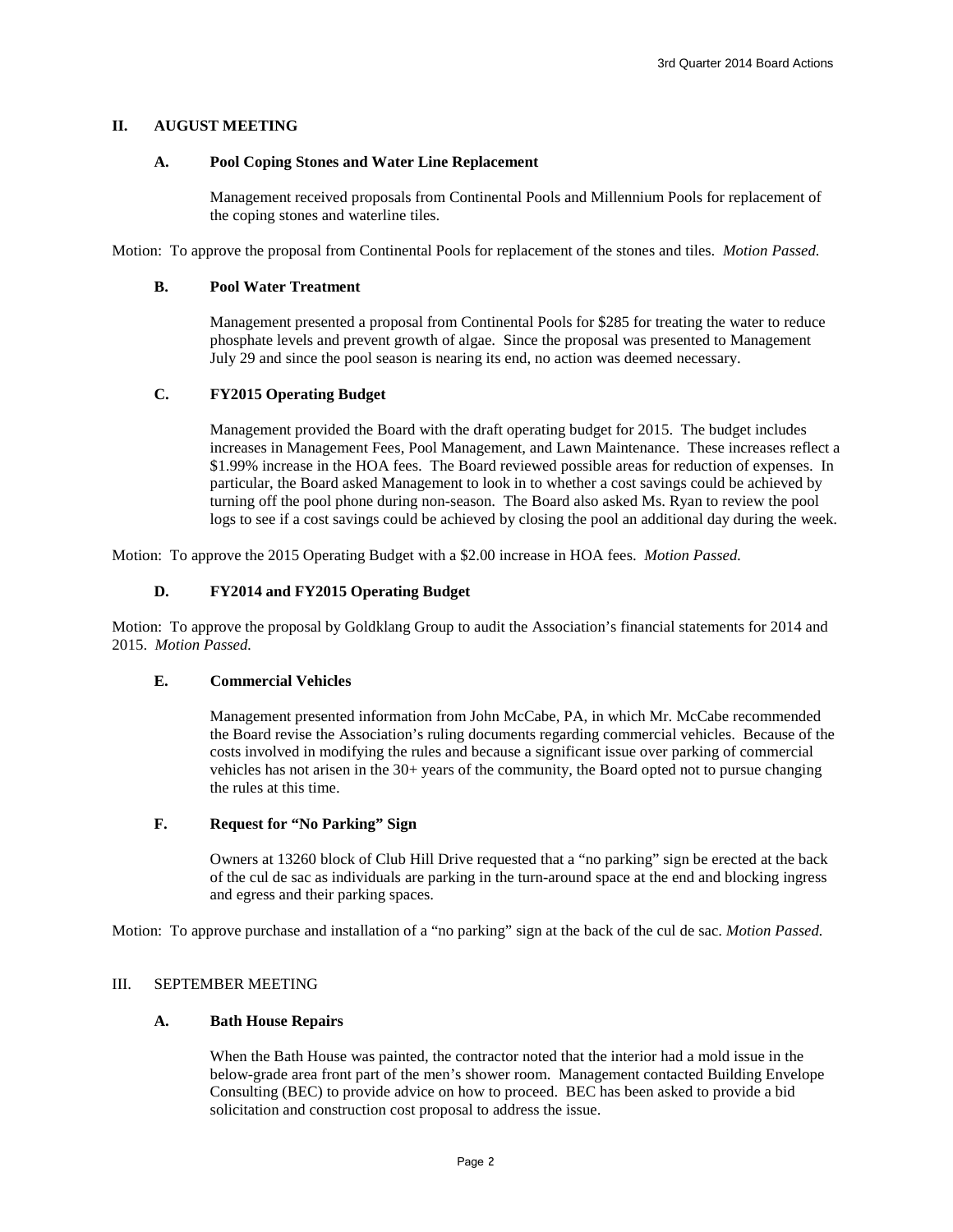## **B. 2015 Operating/Meeting Plan**

Management presented the Operating/Meeting Plan for 2015.

Motion: To approve the 2015 Operating/Meeting Plan for 2015. *Motion Passed.*

## **C. FY2103 Draft Audit**

Management provided the Board with the draft audit for FY2013 as prepared by the Goldklang Group.

Motion: To approve the FY2103 Draft Audit. *Motion Passed.* 

# **D. Asphalt Paving Project**

Much discussion occurred about the paving project and marking of spaces by Fairfax Paving. Ms. Breckenridge wanted to know if the yellow stain had been applied to fire lanes in a specific area of Country Ridge so that as time goes on the Board can evaluate whether a stain is more effective than paint and will last longer. Management will check with the paving company to see if this was done.

#### **A. Landscape Inspection**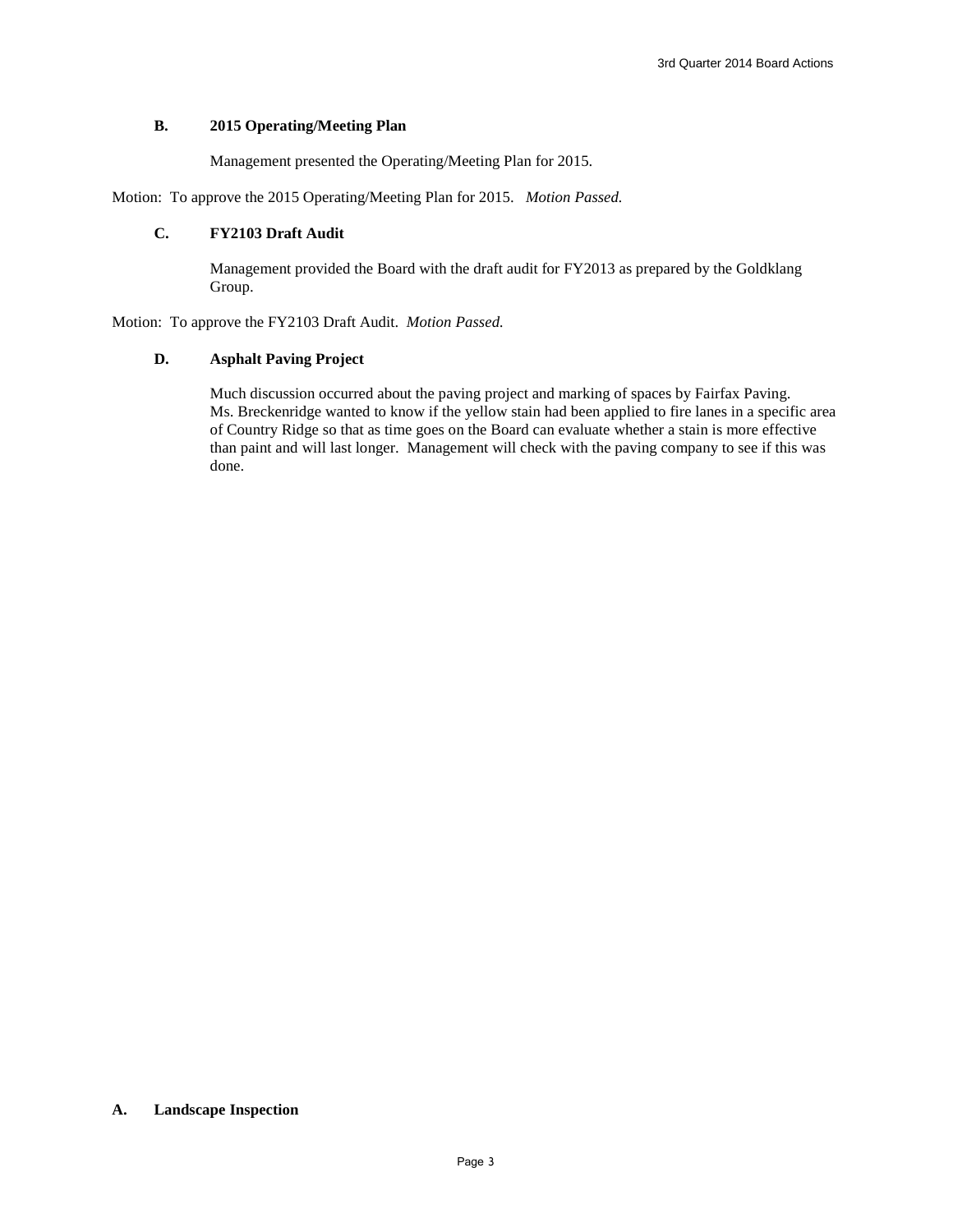Management confirmed the landscape inspection will take place Saturday, May 17. Board members participating will be Jamie Breckenridge, Ruth Watkins, Patty Ryan, and Bill Harris.

## **B. Trench Drain Covers**

Two proposals were received for replacing the trench drain covers. The Board tabled a decision on the best method to secure the drains covers until the May meeting.

#### **C. Bulk Trash Collection**

Management will contact Ecology services as to their ability to perform the bulk trash removal either May  $31<sup>st</sup>$  or June 7.

## **D. Maintenance of Asphalt from Locbury Drive to the circle at Club Hill Drive**

Mr. DeJager wanted to know who was responsible for repairing the asphalt along this stretch of Club Hill Drive since the asphalt area in that area is failing. Management informed him that the asphalt in that area is maintained by Montgomery County.

## **E. Investment Accounts**

Motion: To roll-over one CD that matures in May 2014 to a short-term (3-month) CD. *Motion Passed.*

# **II. MAY MEETING**

# **A. Wading Pool Fence Repair**

Motion: To ratify the e-mail vote to replace the wading pool fence in order to pass inspection and open the pool.. *Motion Passed.*

# **B. Landscape Inspection – Tree Maintenance**

AW Landscapes provided a proposal for removal and limbing up of trees as noted in the May 17 landscape walkthrough.

Motion: To approve tree maintenance. *Motion Passed.* 

# **C. Storm Drain Analysis**

Management will request that John's Labor Group check the drain at 20119 Club Hill Drive to see if it is functioning properly.

#### **D. Asphalt Maintenance**

Three proposals were received for the first phase of repair to the asphalt located from the 13300 block of Country Ridge to the 13100 block of Trimfield. The Board selected the proposal from Fairfax Paving. The Board also requested Management request a quote from Fairfax Paving for the cost of re-striping, stenciling space numbers, and marking of fire lanes.

Motion: To approve the proposal from Fairfax Paving for asphalt replacement. *Motion Passed.* 

# **E. Trench Drains**

Motion: To approve the proposal from Wayco to replace the trench drain covers on the path at Pickering and secure the drain covers with screws. *Motion Passed.*